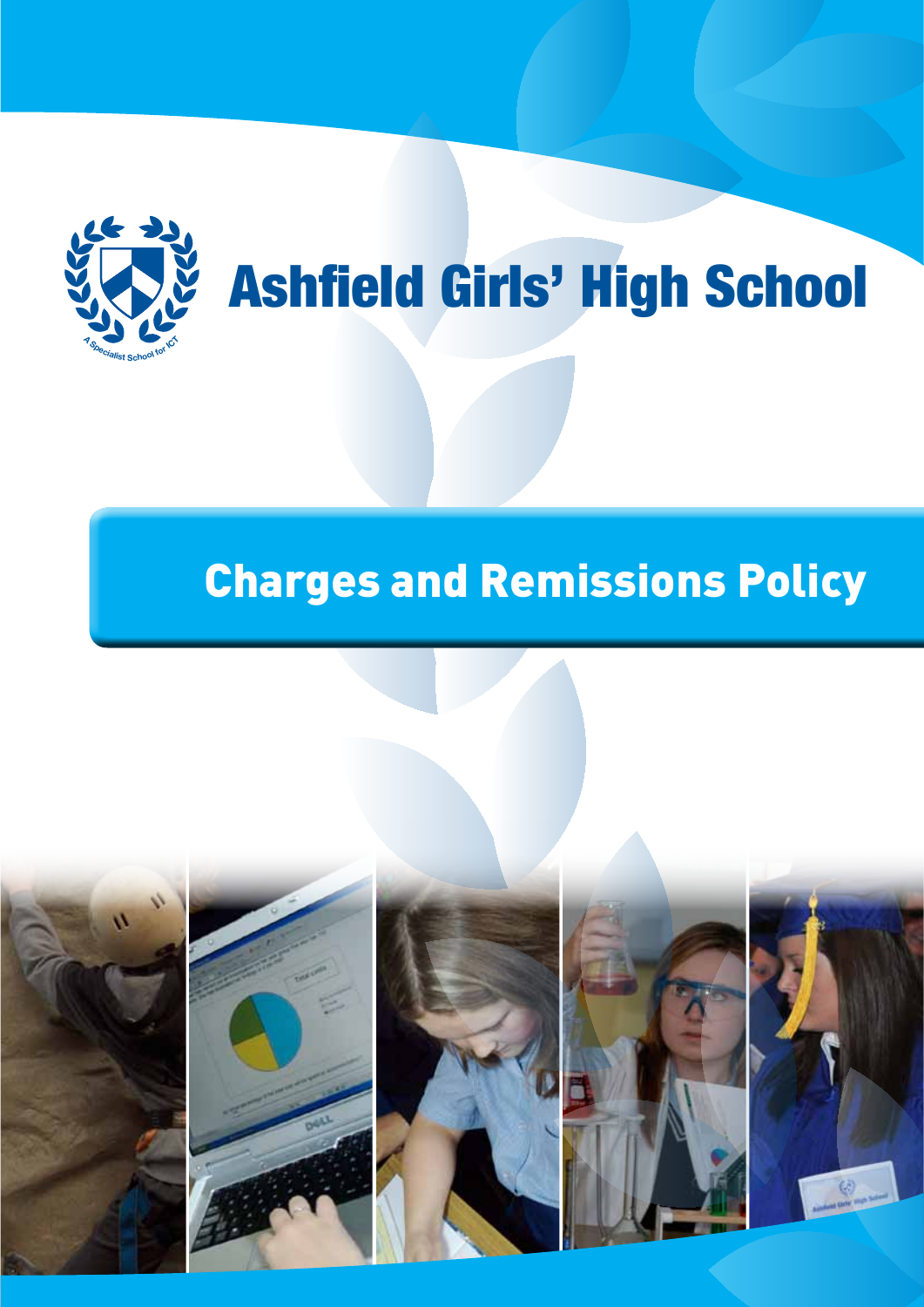### **1. INTRODUCTION**

The Governors of Ashfield Girls' High School are committed to ensuring that all pupils, regardless of socio-economic background, have equal access to the curriculum and to school facilities.

 **Charges and Remissions Policy Policy 2013 - 2014 - 2014 - 2014 - 2014 - 2014 - 2014 - 2014 - 2014 - 2014 - 2014 - 2014** 

1.2 The school will follow articles 127 – 135 and 137 – 138 of the Education Reform (NI) Order 1989 and the guidance provided by DENI Circulars 1991/92 and 2007/20.

#### **2. SCHOOL FUND**<br>2.1 **Ashfield Girls' High**

- 2.1 Ashfield Girls' High School believes in providing as many opportunities as possible for its pupils to develop academically, personally and as young citizens and is very grateful to parents for the contribution that they make annually to the school to help in this process.
- 2.2 The School Fund contribution is **£30.00 for the first child and £10.00 for each additional child, currently enrolled from the same family, to a maximum of one additional child.** A Finance Committee comprised of the Principal, the School Bursar and a number of the Governors administer this fund, for the good of the pupils. The Finance Committee is directly responsible to the Board of Governors (and BELB Finance Section); the school fund account is independently audited annually, and is published to all parents in the Annual Report.
- 2.3 The School Fund is put to many uses including the provision of a copy of the school newsletter for each family. In addition, it subsidises the cost of practical materials used by pupils in Years 8-10 in Art, Home Economics and Technology & Design. It provides transport for some academic and extra-curricular activities; the purchase of a range of school furniture and equipment and supports the provision of new technologies.
- 2.4 The total sum owing may be paid either as a single payment on a date set by the school in September or ten pounds per term.

## **3. MEALS**

Application Forms for free meals are available from the School Office. Alternatively pupils can purchase meals or snacks from the School's Dining Area.

#### **4. TEXTBOOKS AND STATIONERY**

- 4.1 All Textbooks are provided free but a charge, equivalent to the cost of purchasing a new book, is made for replacing a lost or defaced textbook. All textbooks issued must be returned at the end of the course otherwise, the replacement cost will be charged.
- 4.2 Stationery will be provided free of charge at the beginning of each academic year. Lost exercise books, file paper etc. will be the responsibility of the parent/ guardian or may be purchased from an individual department or from the school office.
- 4.3 Some departments may charge a small, fully refundable, deposit for books to ensure texts are returned.

## **5. MUSIC**

- Musical instrumental tuition is provided by:
	- Peripatetic teachers from the Belfast School of Music. A charge will be made for the use of this service. However, this is subsidised from School Funds.
	- Instrument Hire: Instrument hire is available at a small additional cost; but those pupils entitled to free School Meals are not required to pay this charge
	- Other instrumental tuition (voice, drums, piano and guitar) is available from private tutors during school time.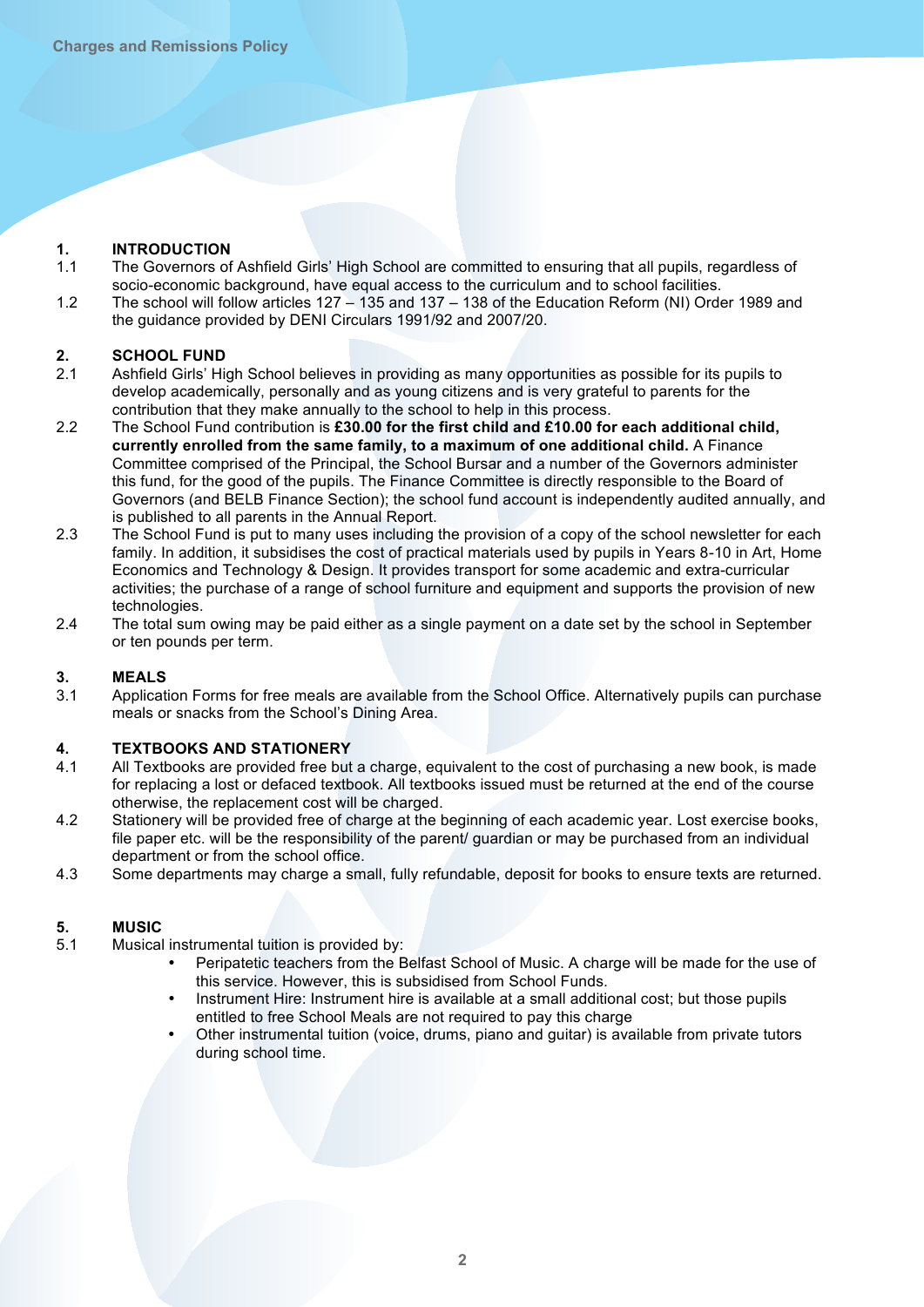## **6. VISITS AND FIELD TRIPS**

2

- Where these are a necessary part of the required specification for examination then a small transport charge may be made or a contribution may be required. Should an overnight stay be necessary a charge will be made for board and lodging.
- 6.2 Other trips will be charged at cost. All payments must be made before travel and refunds for those failing to travel will not normally be possible.

 **Charges and Remissions Policy** 

**ASHFIELD GIRLS' HIGH SCHOOL ASHFIELD** 

#### **7. PRACTICAL SUBJECTS**

Some extra costs incurred in project or coursework are chargeable to the parents/ quardians of the pupil. Pupils can retain the finished product in such instances following the period the examinations boards require the school to retain such work.

## **8. PUBLIC EXAMINATIONS**

- Entry fees are met by the school for the first sitting of approved public examinations for courses which it provides and for which parents/ guardians have agreed the entry. If the pupil fails to meet requirements (e.g. coursework/ Controlled Assessment) or fails to turn up for an examination, any cost incurred by the school will be passed onto the parent/ guardian.
- 8.2 Examination entries, for current pupils of the School, will be paid once only. The cost of any GCSE re-sit of an examination of module will be a charge to the parent/ guardian and must be paid for in advance by the parent/ guardian.
- 8.3 Any costs of re-marks must be paid for in advance by the parent/ guardian. The cost of any re-mark which results in an improved mark will be reimbursed to the parent/ guardian.

#### **9. PROPERTY DAMAGE AND FINES**

- 9.1 The Principal and Vice-Principal may impose a fine to cover repair or replacement costs for damage to, or theft of, property.
- 9.2 The money collected in fines will be placed in the School Fund account.

#### **10. PHOTOCOPYING**

10.1 Pupils are not permitted to use the photocopier. Staff may do so on their behalf.

#### **11. SIXTH FORM**

- 11.1 A Registration Fee of £50 (currently) is required from all pupils at the start of Years 13 & 14 to cover the costs of printing, both black & white and colour. Other schools charge per sheet but Ashfield Girls' High School believe this is a more cost effective method for pupils. Pupils may pay in instalments or a lump sum at the start of the school year. Pupils in Years 13 & 14 are not asked for any contribution to School Funds other than the registration fee.
- 11.2 One re-sit examination per AS/A2subject will be covered by the school. Any further modular re-sits must be paid for by the parent/ guardian

#### **12. EXEMPTIONS**

12.1 Ashfield Girls' High School encourages pupils to play a full part in the life of the school, regardless of family circumstances. The Principal is always prepared to discuss privately, and in confidence, any financial issues that parents/ guardians might raise.